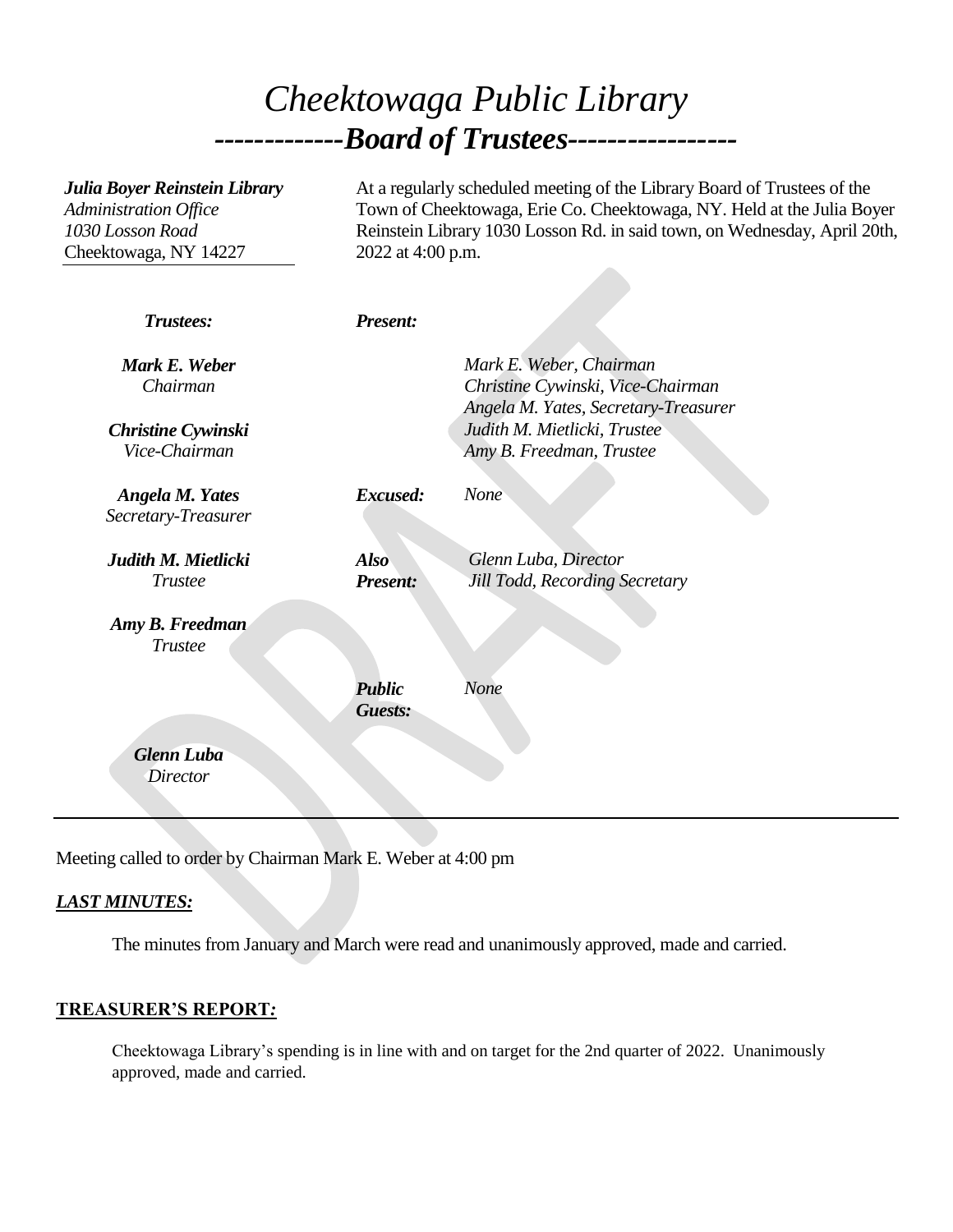#### **STATISTICS:**

Board members received library statistics for the Julia Boyer Reinstein Library and the Anna M. Reinstein Memorial Library and were found to be satisfactory. Unanimously approved and carried.

#### **CORRESPONDENCE:**

There was no correspondence of note to review at this meeting.

## **OLD BUSINESS**

- *ITEM #01:* **REI Chair Grant:** The chairs have been ordered and delivered. Paid for out of the Central Business Office grant money (\$3700.00).
- *ITEM #02:* **Director II/III succession plan:** Due to the uncertainty of how this change will impact the current staff budgets at the respective three locations, Director Glenn Luba and the two other effected directors, have decided to wait until the 2023 budget process this June to pursue this succession plan.
- *ITEM #03:* Policies: The following policies have been viewed by the Board members: Open Meeting Policy, Conflict of Interest Policy, Rules of Conduct Policy, Procurement Policy, and Whistleblower Policy. The Board collectively voted on them as follows: 5 Ayes, 0 Noes. Unanimously approved and carried.
- *ITEM #04:* **NY Library State Report:** The 2021 State Report has been completed. Unanimously approved and carried.
- *ITEM #05:* **NY State Sales Tax Filing:** The NY State Sales Tax has been filed and paid on time (with respect to book sales).
- *ITEM #06:* **NYS Construction Grant 2022:** The construction grant that is in the works for Harlem will be delayed until 2023 due to the volume of projects currently underway within the Town. Harlem needs a roof replacement, reconditioned exterior wooden beams, and a new ADA door / emergency exit.
- *ITEM #07:* Building Projects Updates: At Harlem, the new water fountain area should be completed by next Board meeting. At Losson, lighting upgrades and painting will continue, as time allows.

## **NEW BUSINESS**

• *ITEM #08:* **Annual Report:** The annual report is complete and uploaded to our website.